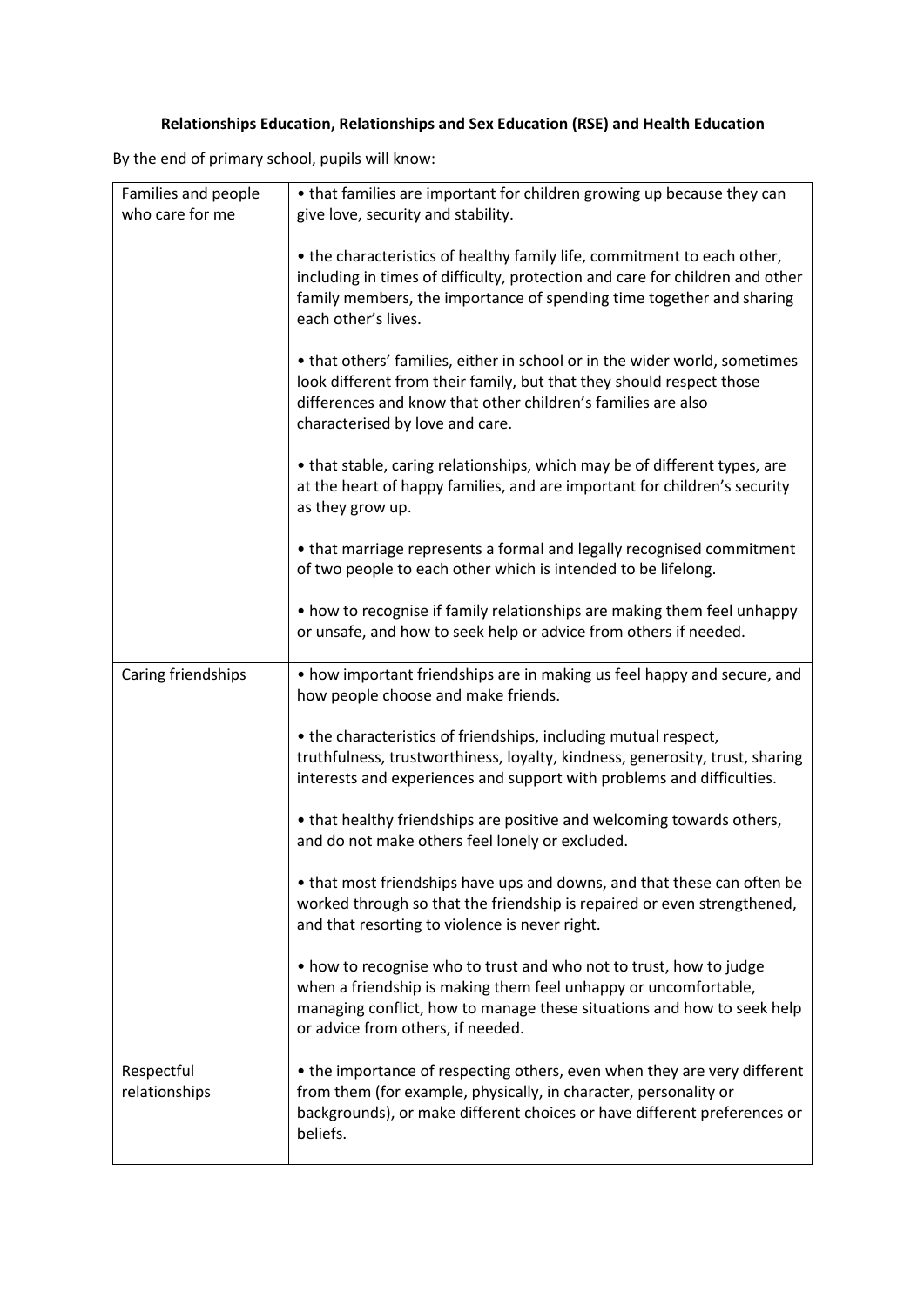|                      | • practical steps they can take in a range of different contexts to                                                                                                                                   |
|----------------------|-------------------------------------------------------------------------------------------------------------------------------------------------------------------------------------------------------|
|                      | improve or support respectful relationships.                                                                                                                                                          |
|                      |                                                                                                                                                                                                       |
|                      | • the conventions of courtesy and manners.                                                                                                                                                            |
|                      | • the importance of self-respect and how this links to their own                                                                                                                                      |
|                      | happiness.                                                                                                                                                                                            |
|                      |                                                                                                                                                                                                       |
|                      | • that in school and in wider society they can expect to be treated with<br>respect by others, and that in turn they should show due respect to<br>others, including those in positions of authority. |
|                      | • about different types of bullying (including cyberbullying), the impact<br>of bullying, responsibilities of bystanders (primarily reporting bullying to                                             |
|                      | an adult) and how to get help.                                                                                                                                                                        |
|                      | • what a stereotype is, and how stereotypes can be unfair, negative or<br>destructive.                                                                                                                |
|                      |                                                                                                                                                                                                       |
|                      | • the importance of permission-seeking and giving in relationships with<br>friends, peers and adults.                                                                                                 |
|                      |                                                                                                                                                                                                       |
| Online relationships | • that people sometimes behave differently online, including by<br>pretending to be someone they are not.                                                                                             |
|                      | • that the same principles apply to online relationships as to face-to-face                                                                                                                           |
|                      | relationships, including the importance of respect for others online<br>including when we are anonymous.                                                                                              |
|                      | • the rules and principles for keeping safe online, how to recognise risks,<br>harmful content and contact, and how to report them.                                                                   |
|                      | • how to critically consider their online friendships and sources of<br>information including awareness of the risks associated with people they<br>have never met.                                   |
|                      | • how information and data is shared and used online.                                                                                                                                                 |
| Being safe           | • what sorts of boundaries are appropriate in friendships with peers and<br>others (including in a digital context).                                                                                  |
|                      | • about the concept of privacy and the implications of it for both<br>children and adults; including that it is not always right to keep secrets if<br>they relate to being safe.                     |
|                      | • that each person's body belongs to them, and the differences between<br>appropriate and inappropriate or unsafe physical, and other, contact.                                                       |
|                      | • how to respond safely and appropriately to adults they may encounter<br>(in all contexts, including online) whom they do not know.                                                                  |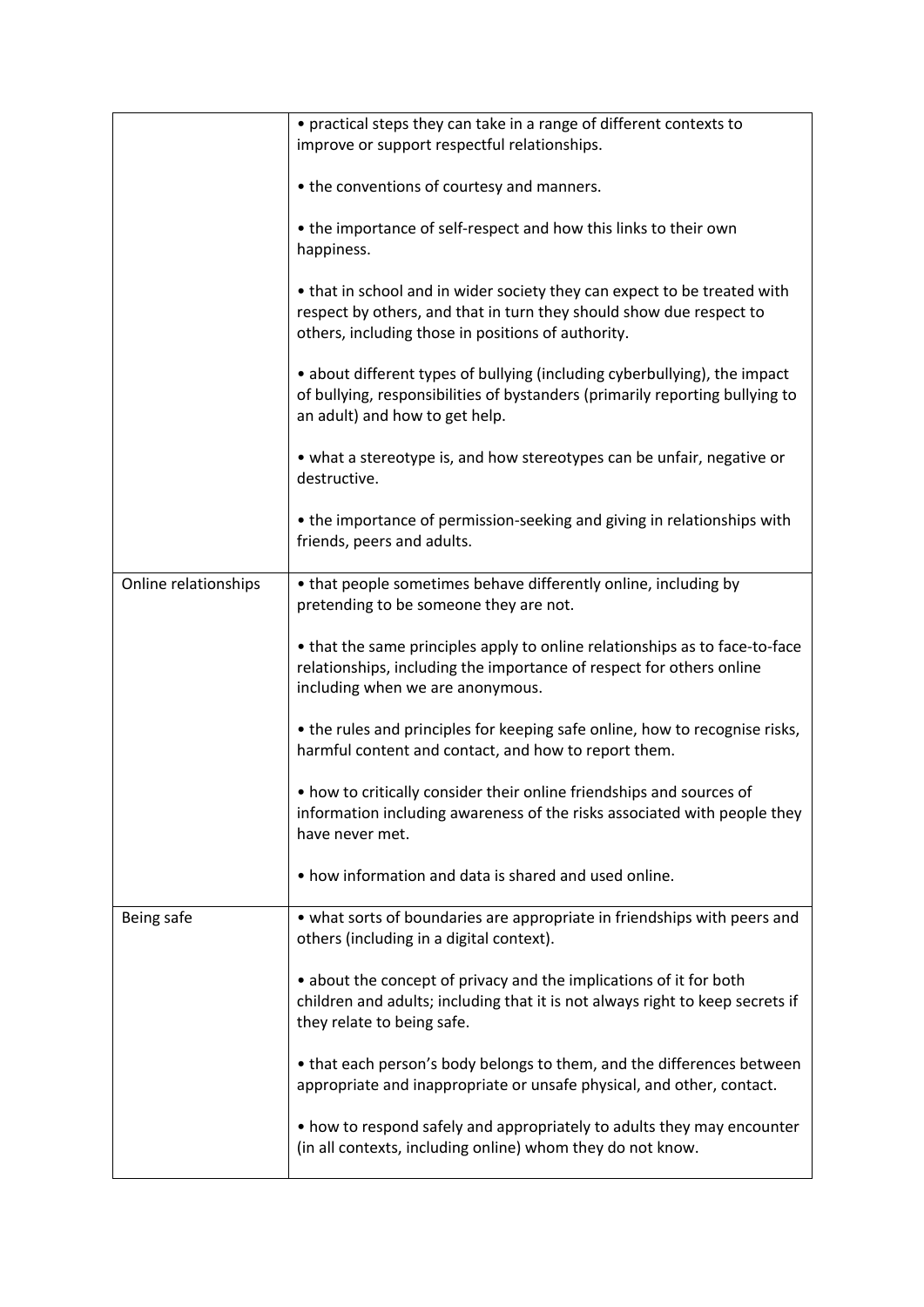|                              | • how to recognise and report feelings of being unsafe or feeling bad<br>about any adult.                                                                                                                                                                                                       |
|------------------------------|-------------------------------------------------------------------------------------------------------------------------------------------------------------------------------------------------------------------------------------------------------------------------------------------------|
|                              | • how to ask for advice or help for themselves or others, and to keep<br>trying until they are heard.                                                                                                                                                                                           |
|                              | • how to report concerns or abuse, and the vocabulary and confidence<br>needed to do so.                                                                                                                                                                                                        |
|                              | • where to get advice e.g. family, school and/or other sources.                                                                                                                                                                                                                                 |
| Mental wellbeing             | • that mental wellbeing is a normal part of daily life, in the same way as<br>physical health.                                                                                                                                                                                                  |
|                              | • that there is a normal range of emotions (e.g. happiness, sadness,<br>anger, fear, surprise, nervousness) and scale of emotions that all humans<br>experience in relation to different experiences and situations.                                                                            |
|                              | • how to recognise and talk about their emotions, including having a<br>varied vocabulary of words to use when talking about their own and<br>others' feelings.                                                                                                                                 |
|                              | • how to judge whether what they are feeling and how they are<br>behaving is appropriate and proportionate.                                                                                                                                                                                     |
|                              | • the benefits of physical exercise, time outdoors, community<br>participation, voluntary and service-based activity on mental wellbeing<br>and happiness.                                                                                                                                      |
|                              | • simple self-care techniques, including the importance of rest, time<br>spent with friends and family and the benefits of hobbies and interests.                                                                                                                                               |
|                              | • isolation and loneliness can affect children and that it is very important<br>for children to discuss their feelings with an adult and seek support.                                                                                                                                          |
|                              | • that bullying (including cyberbullying) has a negative and often lasting<br>impact on mental wellbeing.                                                                                                                                                                                       |
|                              | • where and how to seek support (including recognising the triggers for<br>seeking support), including whom in school they should speak to if they<br>are worried about their own or someone else's mental wellbeing or<br>ability to control their emotions (including issues arising online). |
|                              | • it is common for people to experience mental ill health. For many<br>people who do, the problems can be resolved if the right support is<br>made available, especially if accessed early enough.                                                                                              |
| Internet safety and<br>harms | • that for most people the internet is an integral part of life and has<br>many benefits.                                                                                                                                                                                                       |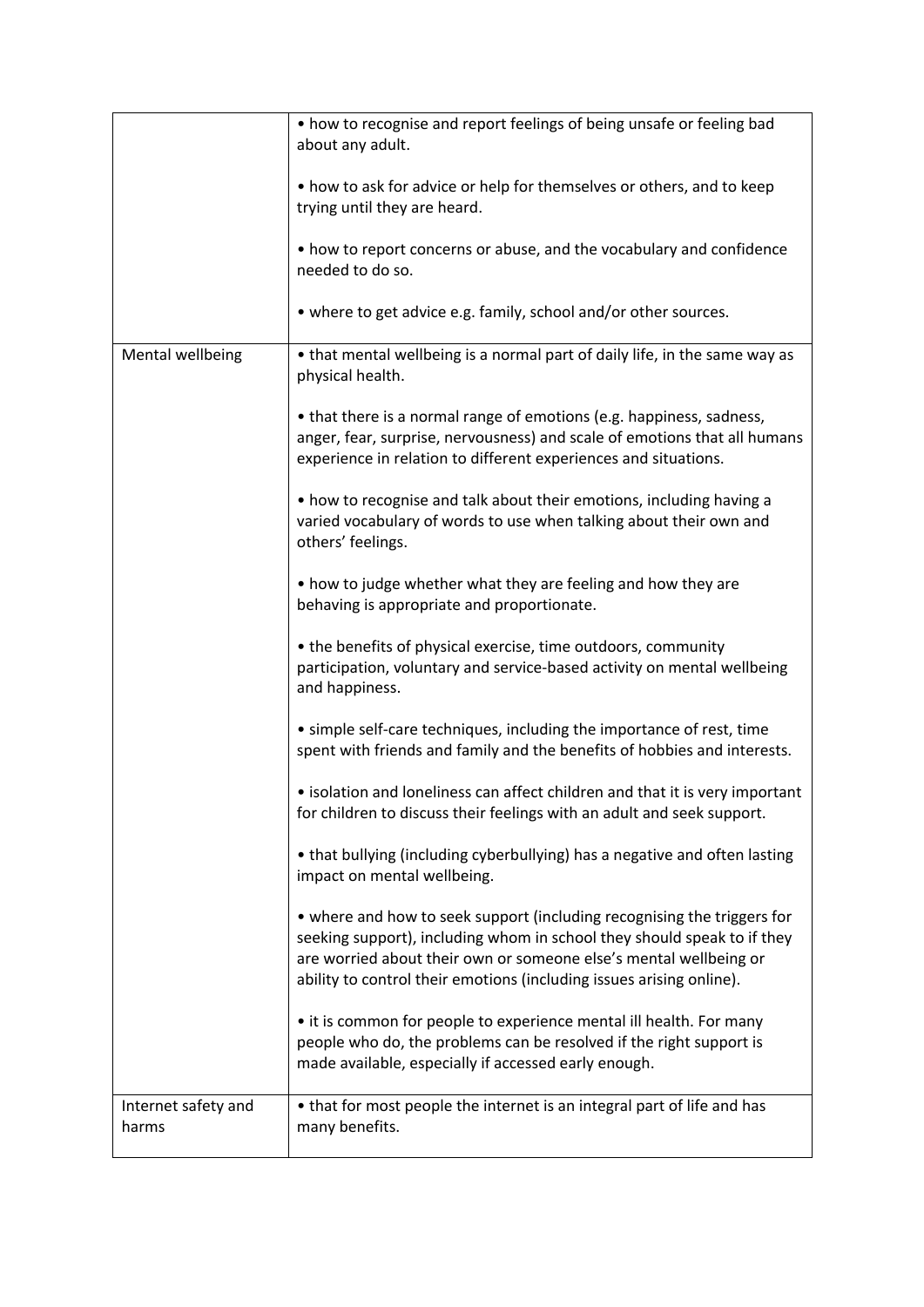|                                | • about the benefits of rationing time spent online, the risks of excessive<br>time spent on electronic devices and the impact of positive and negative<br>content online on their own and others' mental and physical wellbeing. |
|--------------------------------|-----------------------------------------------------------------------------------------------------------------------------------------------------------------------------------------------------------------------------------|
|                                | • how to consider the effect of their online actions on others and know<br>how to recognise and display respectful behaviour online and the<br>importance of keeping personal information private.                                |
|                                | • why social media, some computer games and online gaming, for<br>example, are age restricted.                                                                                                                                    |
|                                | • that the internet can also be a negative place where online abuse,<br>trolling, bullying and harassment can take place, which can have a<br>negative impact on mental health.                                                   |
|                                | • how to be a discerning consumer of information online including<br>understanding that information, including that from search engines, is<br>ranked, selected and targeted.                                                     |
|                                | • where and how to report concerns and get support with issues online.                                                                                                                                                            |
| Physical health and<br>fitness | • the characteristics and mental and physical benefits of an active<br>lifestyle.                                                                                                                                                 |
|                                | • the importance of building regular exercise into daily and weekly<br>routines and how to achieve this; for example walking or cycling to<br>school, a daily active mile or other forms of regular, vigorous exercise.           |
|                                | • the risks associated with an inactive lifestyle (including obesity).                                                                                                                                                            |
|                                | • how and when to seek support including which adults to speak to in<br>school if they are worried about their health.                                                                                                            |
| <b>Healthy eating</b>          | • what constitutes a healthy diet (including understanding calories and<br>other nutritional content).                                                                                                                            |
|                                | • the principles of planning and preparing a range of healthy meals.                                                                                                                                                              |
|                                | • the characteristics of a poor diet and risks associated with unhealthy<br>eating (including, for example, obesity and tooth decay) and other<br>behaviours (e.g. the impact of alcohol on diet or health).                      |
| Drugs, alcohol and<br>tobacco  | • the facts about legal and illegal harmful substances and associated<br>risks, including smoking, alcohol use and drug-taking.                                                                                                   |
| Health and prevention          | • how to recognise early signs of physical illness, such as weight loss, or<br>unexplained changes to the body.                                                                                                                   |
|                                | • about safe and unsafe exposure to the sun, and how to reduce the risk<br>of sun damage, including skin cancer.                                                                                                                  |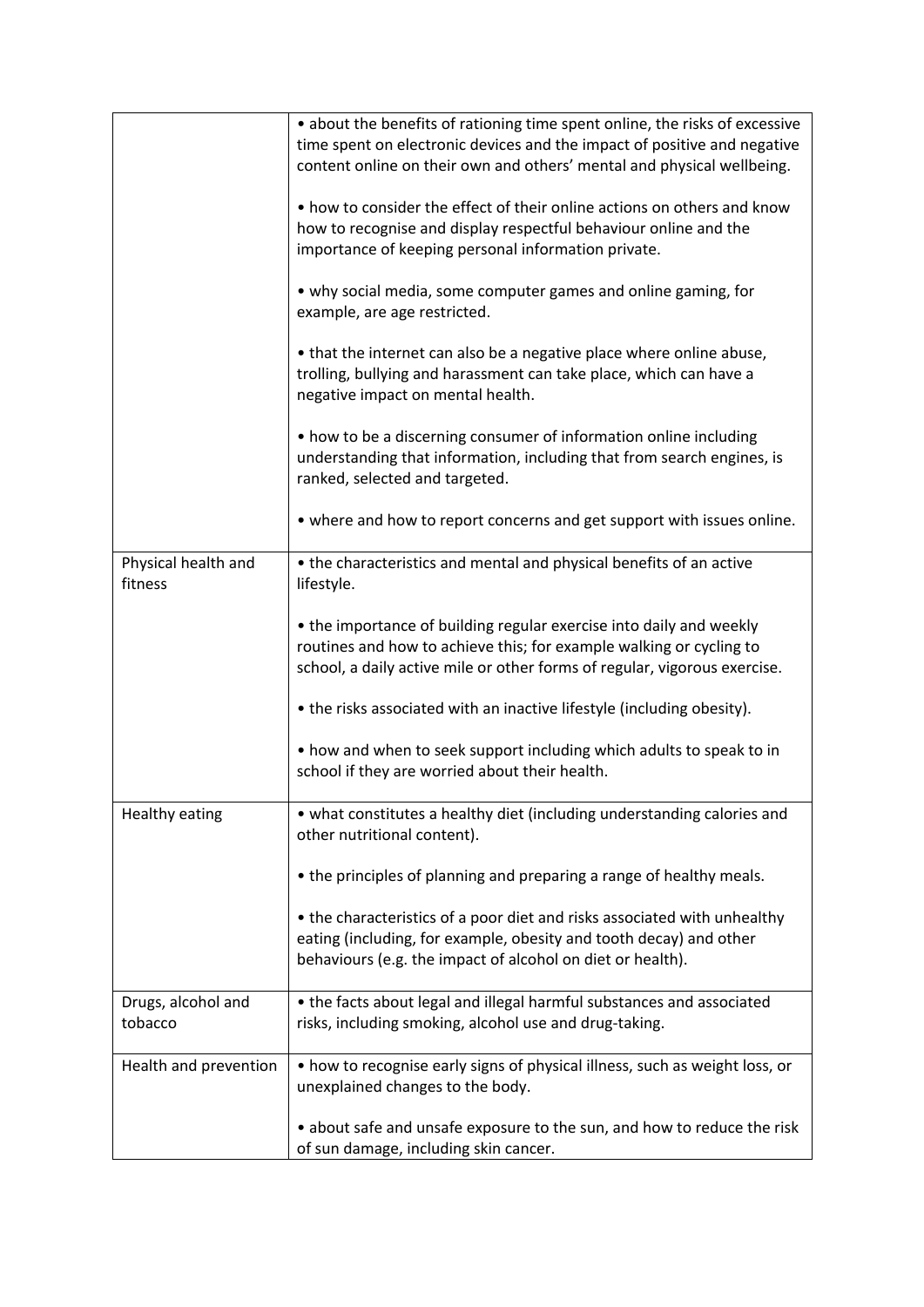|                             | • the importance of sufficient good quality sleep for good health and<br>that a lack of sleep can affect weight, mood and ability to learn.         |
|-----------------------------|-----------------------------------------------------------------------------------------------------------------------------------------------------|
|                             | • about dental health and the benefits of good oral hygiene and dental<br>flossing, including regular check-ups at the dentist.                     |
|                             | · about personal hygiene and germs including bacteria, viruses, how<br>they are spread and treated, and the importance of handwashing.              |
|                             | • the facts and science relating to allergies, immunisation and<br>vaccination.                                                                     |
| Basic first aid             | • how to make a clear and efficient call to emergency services if<br>necessary.                                                                     |
|                             | • concepts of basic first-aid, for example dealing with common injuries,<br>including head injuries.                                                |
| Changing adolescent<br>body | • key facts about puberty and the changing adolescent body, particularly<br>from age 9 through to age 11, including physical and emotional changes. |
|                             | • about menstrual wellbeing including the key facts about the menstrual<br>cvcle.                                                                   |
|                             |                                                                                                                                                     |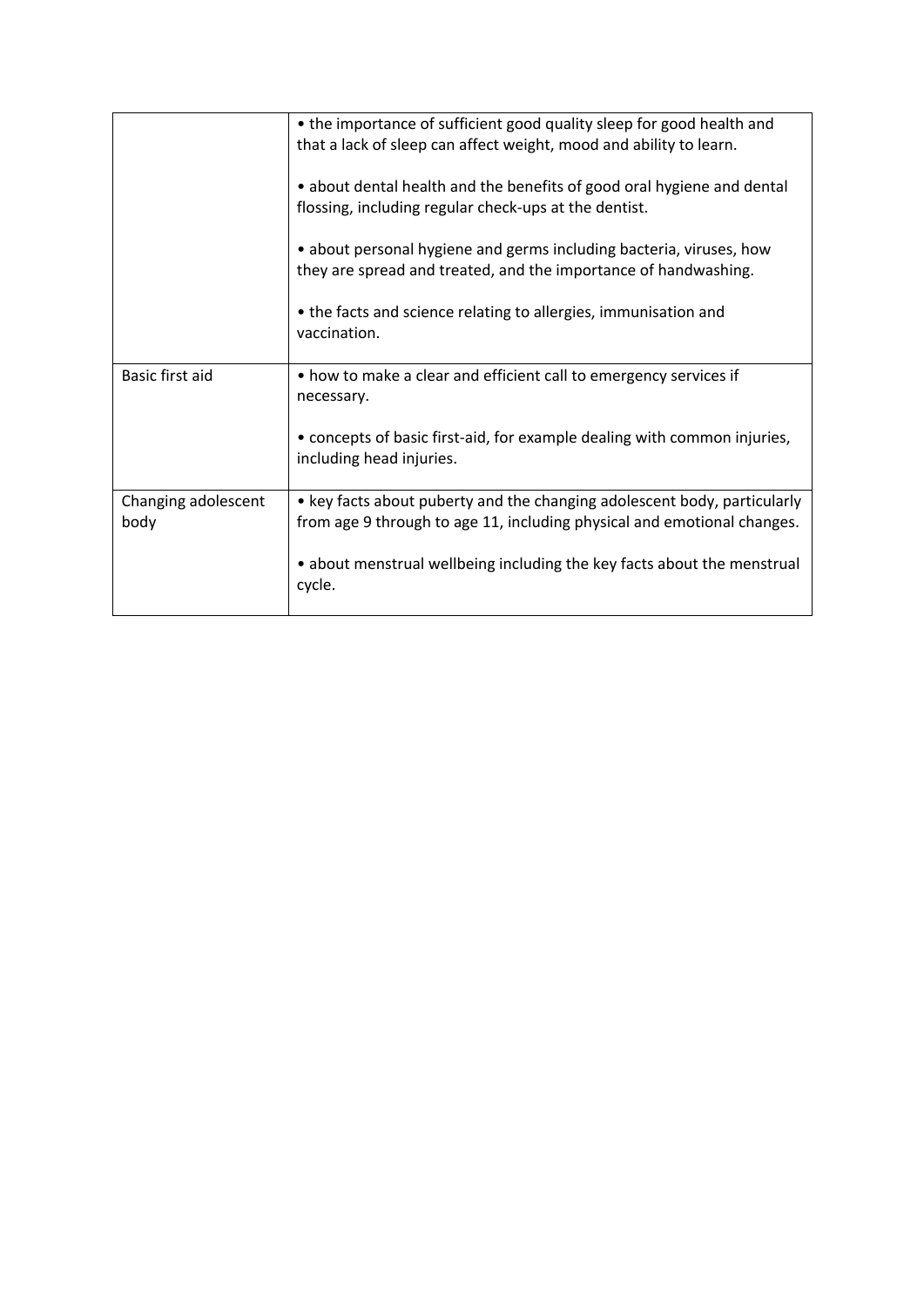## **Secondary school**

Schools should continue to develop knowledge on topics specified for primary as required and in addition cover the following content by the end of secondary:

| Families                                              | • that there are different types of committed, stable relationships.                                                                                                                                                                                                                                                                  |
|-------------------------------------------------------|---------------------------------------------------------------------------------------------------------------------------------------------------------------------------------------------------------------------------------------------------------------------------------------------------------------------------------------|
|                                                       | • how these relationships might contribute to human happiness and<br>their importance for bringing up children.                                                                                                                                                                                                                       |
|                                                       | • what marriage is, including their legal status e.g. that marriage carries<br>legal rights and protections not available to couples who are cohabiting<br>or who have married, for example, in an unregistered religious<br>ceremony.                                                                                                |
|                                                       | • why marriage is an important relationship choice for many couples<br>and why it must be freely entered into.                                                                                                                                                                                                                        |
|                                                       | • the characteristics and legal status of other types of long-term<br>relationships.                                                                                                                                                                                                                                                  |
|                                                       | • the roles and responsibilities of parents with respect to raising of<br>children, including the characteristics of successful parenting.                                                                                                                                                                                            |
|                                                       | • how to determine whether other children, adults or sources of<br>information are trustworthy: judge when a family, friend, intimate or<br>other relationship is unsafe (and to recognise this in others'<br>relationships); and, how to seek help or advice, including reporting<br>concerns about others, if needed.               |
| Respectful<br>relationships, including<br>friendships | • the characteristics of positive and healthy friendships (in all contexts,<br>including online) including: trust, respect, honesty, kindness,<br>generosity, boundaries, privacy, consent and the management of<br>conflict, reconciliation and ending relationships. This includes different<br>(non-sexual) types of relationship. |
|                                                       | • practical steps they can take in a range of different contexts to<br>improve or support respectful relationships.                                                                                                                                                                                                                   |
|                                                       | • how stereotypes, in particular stereotypes based on sex, gender,<br>race, religion, sexual orientation or disability, can cause damage (e.g.<br>how they might normalise non-consensual behaviour or encourage<br>prejudice).                                                                                                       |
|                                                       | • that in school and in wider society they can expect to be treated with<br>respect by others, and that in turn they should show due respect to<br>others, including people in positions of authority and due tolerance of<br>other people's beliefs.                                                                                 |
|                                                       | • about different types of bullying (including cyberbullying), the impact<br>of bullying, responsibilities of bystanders to report bullying and how<br>and where to get help.                                                                                                                                                         |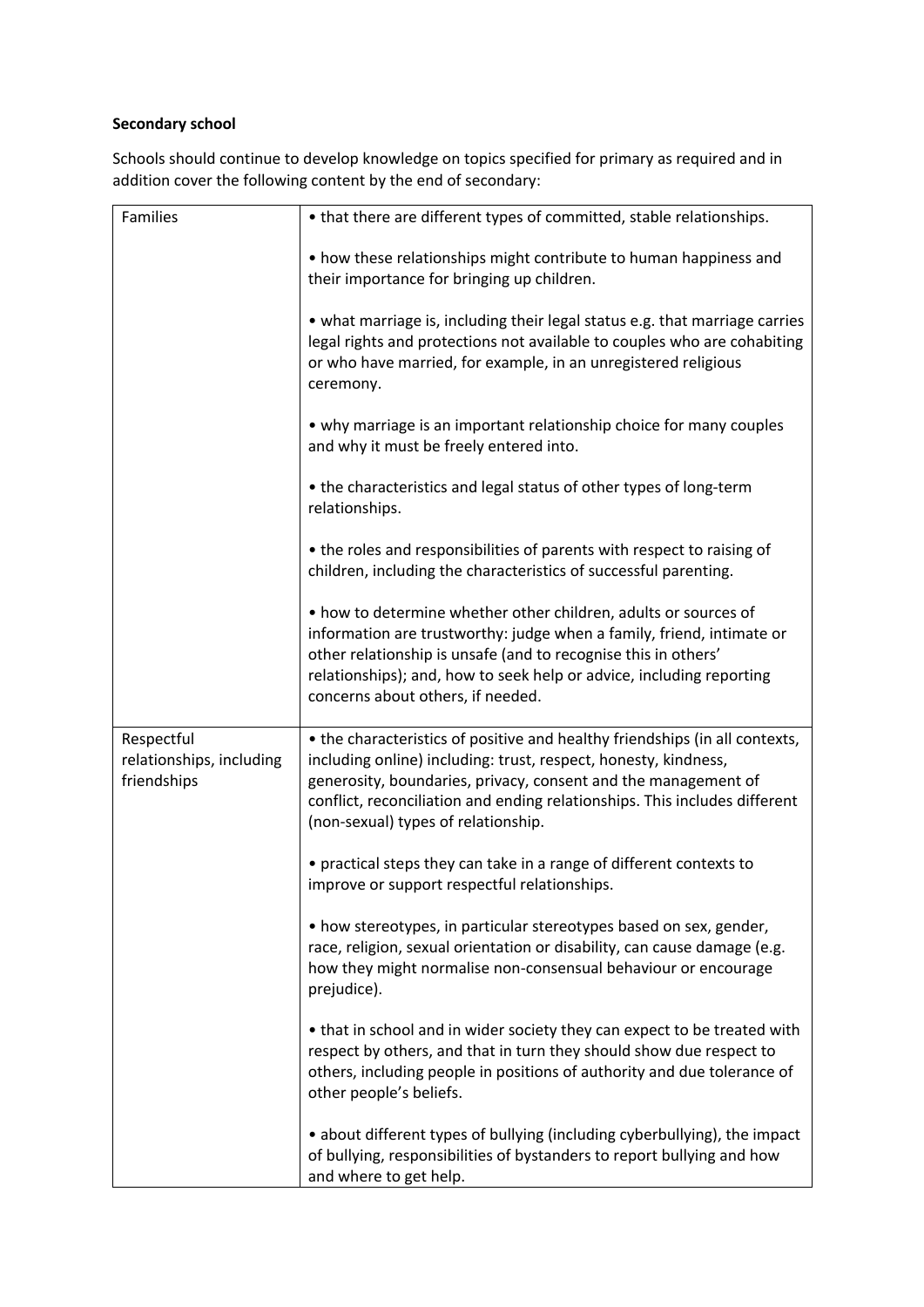|                  | • that some types of behaviour within relationships are criminal,<br>including violent behaviour and coercive control.<br>• what constitutes sexual harassment and sexual violence and why<br>these are always unacceptable.<br>• the legal rights and responsibilities regarding equality (particularly<br>with reference to the protected characteristics as defined in the<br>Equality Act 2010) and that everyone is unique and equal.                                                                                                                                                                                                                                                                                                                                                                                                                                                                                                                                                                                                                                                                                                                                         |
|------------------|------------------------------------------------------------------------------------------------------------------------------------------------------------------------------------------------------------------------------------------------------------------------------------------------------------------------------------------------------------------------------------------------------------------------------------------------------------------------------------------------------------------------------------------------------------------------------------------------------------------------------------------------------------------------------------------------------------------------------------------------------------------------------------------------------------------------------------------------------------------------------------------------------------------------------------------------------------------------------------------------------------------------------------------------------------------------------------------------------------------------------------------------------------------------------------|
| Online and media | • their rights, responsibilities and opportunities online, including that<br>the same expectations of behaviour apply in all contexts, including<br>online.<br>• about online risks, including that any material someone provides to<br>another has the potential to be shared online and the difficulty of<br>removing potentially compromising material placed online.<br>• not to provide material to others that they would not want shared<br>further and not to share personal material which is sent to them.<br>• what to do and where to get support to report material or manage<br>issues online.<br>• the impact of viewing harmful content.<br>• that specifically sexually explicit material e.g. pornography presents a<br>distorted picture of sexual behaviours, can damage the way people see<br>themselves in relation to others and negatively affect how they behave<br>towards sexual partners.<br>• that sharing and viewing indecent images of children (including those<br>created by children) is a criminal offence which carries severe penalties<br>including jail.<br>• how information and data is generated, collected, shared and used<br>online. |
| Being safe       | • the concepts of, and laws relating to, sexual consent, sexual<br>exploitation, abuse, grooming, coercion, harassment, rape, domestic<br>abuse, forced marriage, honour-based violence and FGM, and how<br>these can affect current and future relationships.<br>• how people can actively communicate and recognise consent from<br>others, including sexual consent, and how and when consent can be<br>withdrawn (in all contexts, including online).                                                                                                                                                                                                                                                                                                                                                                                                                                                                                                                                                                                                                                                                                                                          |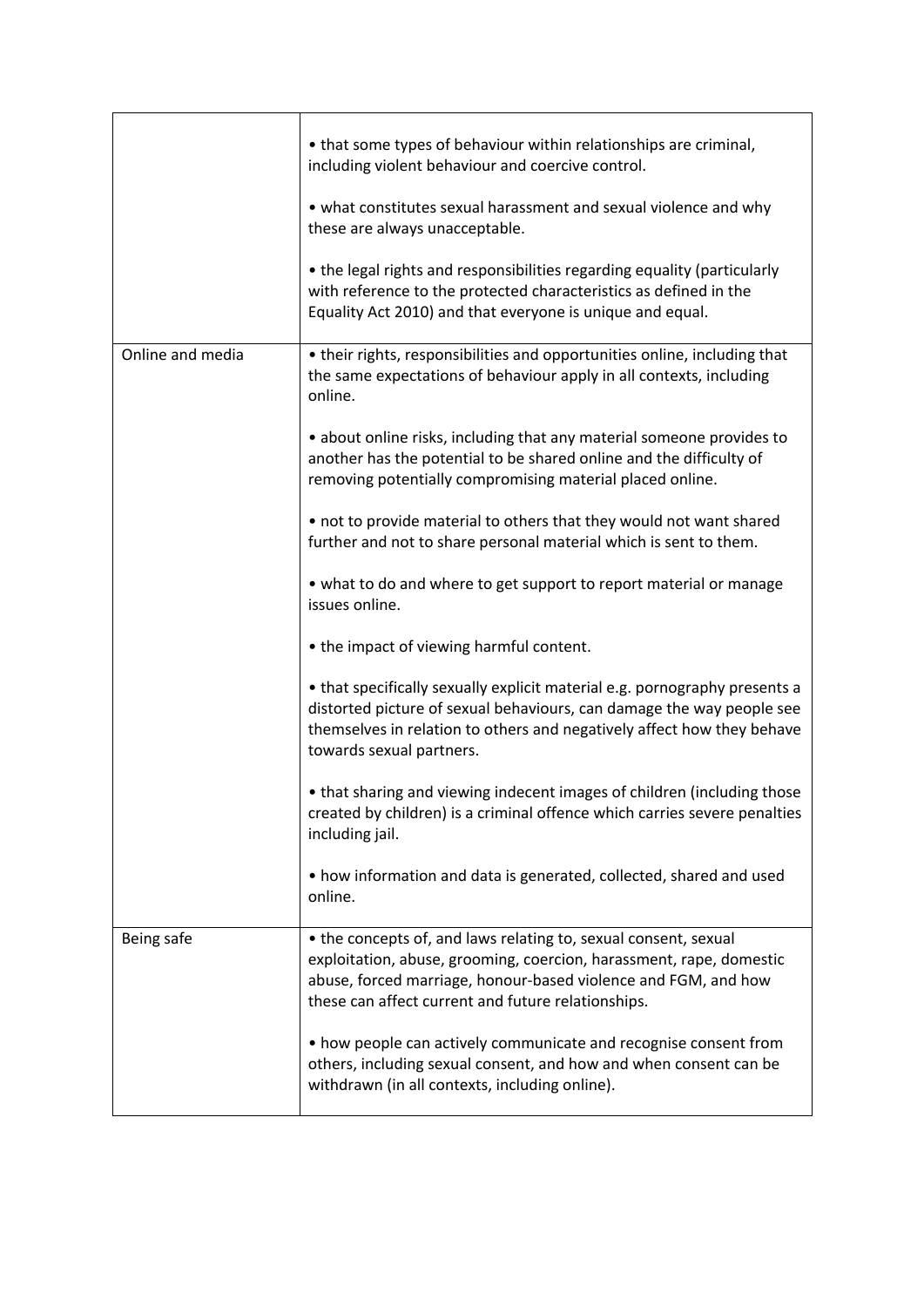| Intimate and sexual<br>relationships, including | • how to recognise the characteristics and positive aspects of healthy<br>one-to-one intimate relationships, which include mutual respect,                                                                                        |
|-------------------------------------------------|-----------------------------------------------------------------------------------------------------------------------------------------------------------------------------------------------------------------------------------|
| sexual health                                   | consent, loyalty, trust, shared interests and outlook, sex and<br>friendship.                                                                                                                                                     |
|                                                 | • that all aspects of health can be affected by choices they make in sex<br>and relationships, positively or negatively, e.g. physical, emotional,<br>mental, sexual and reproductive health and wellbeing.                       |
|                                                 | • the facts about reproductive health, including fertility, and the<br>potential impact of lifestyle on fertility for men and women and<br>menopause.                                                                             |
|                                                 | • that there are a range of strategies for identifying and managing<br>sexual pressure, including understanding peer pressure, resisting<br>pressure and not pressurising others.                                                 |
|                                                 | • that they have a choice to delay sex or to enjoy intimacy without sex.                                                                                                                                                          |
|                                                 | • the facts about the full range of contraceptive choices, efficacy and<br>options available.                                                                                                                                     |
|                                                 | • the facts around pregnancy including miscarriage.                                                                                                                                                                               |
|                                                 | • that there are choices in relation to pregnancy (with medically and<br>legally accurate, impartial information on all options, including keeping<br>the baby, adoption, abortion and where to get further help).                |
|                                                 | • how the different sexually transmitted infections (STIs), including<br>HIV/AIDs, are transmitted, how risk can be reduced through safer sex<br>(including through condom use) and the importance of and facts about<br>testing. |
|                                                 | • about the prevalence of some STIs, the impact they can have on<br>those who contract them and key facts about treatment.                                                                                                        |
|                                                 | • how the use of alcohol and drugs can lead to risky sexual behaviour.                                                                                                                                                            |
|                                                 | • how to get further advice, including how and where to access<br>confidential sexual and reproductive health advice and treatment.                                                                                               |
| Mental wellbeing                                | • how to talk about their emotions accurately and sensitively, using<br>appropriate vocabulary.                                                                                                                                   |
|                                                 | • that happiness is linked to being connected to others.                                                                                                                                                                          |
|                                                 | • how to recognise the early signs of mental wellbeing concerns.                                                                                                                                                                  |
|                                                 | • common types of mental ill health (e.g. anxiety and depression).                                                                                                                                                                |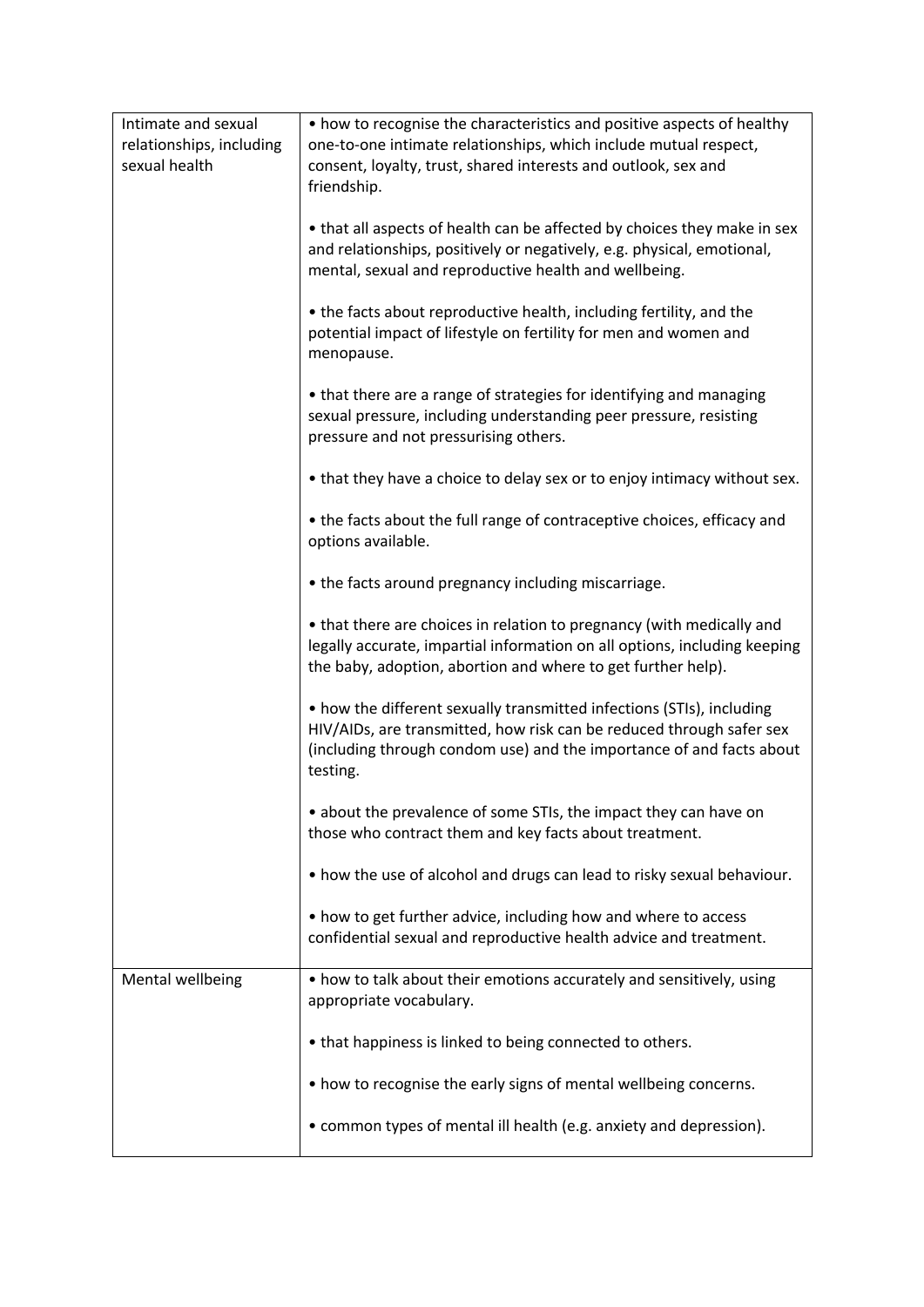|                                | • how to critically evaluate when something they do or are involved in<br>has a positive or negative effect on their own or others' mental health.                                                                                                                                                                                                                                                                                                                                                                                                                             |
|--------------------------------|--------------------------------------------------------------------------------------------------------------------------------------------------------------------------------------------------------------------------------------------------------------------------------------------------------------------------------------------------------------------------------------------------------------------------------------------------------------------------------------------------------------------------------------------------------------------------------|
|                                | • the benefits and importance of physical exercise, time outdoors,<br>community participation and voluntary and service-based activities on<br>mental wellbeing and happiness.                                                                                                                                                                                                                                                                                                                                                                                                 |
| Internet safety and<br>harms   | • the similarities and differences between the online world and the<br>physical world, including: the impact of unhealthy or obsessive<br>comparison with others online (including through setting unrealistic<br>expectations for body image), how people may curate a specific image<br>of their life online, over-reliance on online relationships including social<br>media, the risks related to online gambling including the accumulation<br>of debt, how advertising and information is targeted at them and how<br>to be a discerning consumer of information online. |
|                                | • how to identify harmful behaviours online (including bullying, abuse<br>or harassment) and how to report, or find support, if they have been<br>affected by those behaviours.                                                                                                                                                                                                                                                                                                                                                                                                |
|                                | Eating disorders and extreme weight loss are a specialised area and<br>schools should use qualified support or advice as needed. Schools may<br>consider accessing support from the NHS or local specialist services who<br>may be able to provide advice and CPD for teachers.                                                                                                                                                                                                                                                                                                |
| Physical health and<br>fitness | • the positive associations between physical activity and promotion of<br>mental wellbeing, including as an approach to combat stress.                                                                                                                                                                                                                                                                                                                                                                                                                                         |
|                                | • the characteristics and evidence of what constitutes a healthy<br>lifestyle, maintaining a healthy weight, including the links between an<br>inactive lifestyle and ill health, including cancer and cardio-vascular ill-<br>health.                                                                                                                                                                                                                                                                                                                                         |
|                                | • about the science relating to blood, organ and stem cell donation.                                                                                                                                                                                                                                                                                                                                                                                                                                                                                                           |
| <b>Healthy eating</b>          | • how to maintain healthy eating and the links between a poor diet<br>and health risks, including tooth decay and cancer.                                                                                                                                                                                                                                                                                                                                                                                                                                                      |
| Drugs, alcohol and<br>tobacco  | • the facts about legal and illegal drugs and their associated risks,<br>including the link between drug use, and the associated risks, including<br>the link to serious mental health conditions.                                                                                                                                                                                                                                                                                                                                                                             |
|                                | • the law relating to the supply and possession of illegal substances.                                                                                                                                                                                                                                                                                                                                                                                                                                                                                                         |
|                                | • the physical and psychological risks associated with alcohol<br>consumption and what constitutes low risk alcohol consumption in<br>adulthood.                                                                                                                                                                                                                                                                                                                                                                                                                               |
|                                | • the physical and psychological consequences of addiction, including<br>alcohol dependency.                                                                                                                                                                                                                                                                                                                                                                                                                                                                                   |